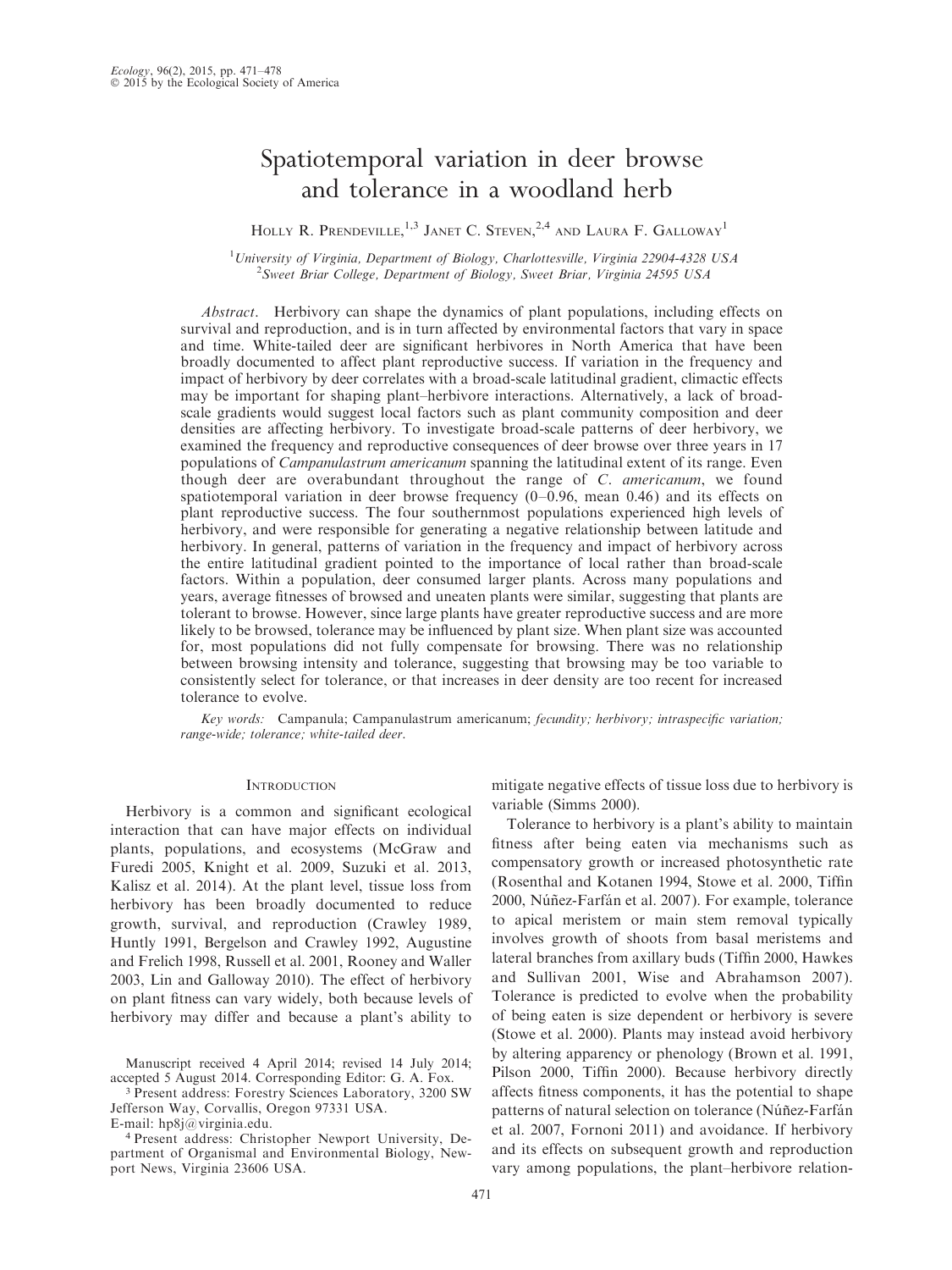ship may be an important force in shaping population differentiation (Knight et al. 2009).

Herbivory and tolerance could covary with latitudinal or climatic gradients over large areas, but broad-scale patterns are largely unknown (Russell et al. 2001). The prevailing hypothesis is that herbivory is greater at lower latitudes than higher latitudes due to a climatic gradient that affects abundance and intensity of plant–herbivore interactions (Coley and Barone 1996, Pennings et al. 2009). As a consequence, we may expect populations at lower latitudes to have evolved greater defenses or increased tolerance to being eaten. However, current empirical work and meta-analysis do not support a latitudinal gradient in herbivory and plant defense (Moles et al. 2011a, b, Poore et al. 2012). Other work has found variation in tolerance among populations in a limited area (Bergelson and Crawley 1992, Juenger et al. 2000, Banta et al. 2010, Boalt et al. 2010). A range-wide comparison of herbivory and tolerance would reveal whether broad-scale patterns such as climatic gradients shape these factors, or if herbivory and tolerance may be better characterized by a mosaic of variation, indicating the dominance of local factors, such as plant community composition and deer density.

Much of the work investigating the effects of herbivory on plant populations has focused on insects (as reviewed by Coley and Barone 1996, Moles et al.  $2011a$ ), therefore it is less known whether generalities, such as latitudinal patterns, are also applicable to mammalian herbivores. White-tailed deer (Odocoileus virginianus) are worldwide and cause major ecological impacts through herbivory (Crête 1999, Côté et al. 2004, McGraw and Furedi 2005, Suzuki et al. 2013). In North America, deer are native but have recently become overabundant (McCabe and McCabe 1997). They are selective foragers that browse on trees and herbs (Rooney and Waller 2003, Côté et al. 2004, Kimball et al. 2012), and typically consume larger individuals (Freeman et al. 2003, McGraw and Furedi 2005, Knight et al. 2009). Deer browse reduces population viability (McGraw and Furedi 2005) and modifies abundance and vegetation dynamics (Côté et al. 2004, 2008, DiTommaso et al. 2014, Kalisz et al. 2014, Nuttle et al. 2014). However, broad-scale effects of deer browse on plant populations are unknown.

To explore broad-scale patterns of deer browse and its consequences for reproductive success and differentiation among populations, we surveyed 17 populations of the monocarpic herb Campanulastrum americanum. Previous work in a single population found extremely high frequencies of browsing (70–100% of plants eaten) that depended on local light environments and led to substantial reductions in reproductive success (75–94%, Lin and Galloway 2010). However, it is not known how widespread such impacts of deer are across populations or years. In addition, the ability of plants to tolerate herbivory can be influenced by environmental conditions such as light, nutrient, and water availability

(Hawkes and Sullivan 2001, Wise and Abrahamson 2007, Lin and Galloway 2010). Therefore, we conducted this survey in each of three years, addressing the following questions: (1) Does the frequency of deer browse vary across C. americanum's range and is it consistent across years? (2) Do deer prefer larger plants? (3) Are plants tolerant to being browsed? (4) If deer consume larger plants, does deer preference influence our interpretation of tolerance to browsing? (5) Finally, do populations with greater browse frequency show a greater degree of tolerance, suggesting adaptation to browsing pressure?

## **METHODS**

## Study system

Campanulastrum americanum  $(L)$  Small  $(=Canpanula)$ americana L.), in the Campanulaceae, is an insectpollinated monocarpic herb that occurs in the central to eastern United States (Appendix: Fig. A1). Habitats of C. americanum have well-drained, moist soil and include deciduous forest, limestone outcroppings, and riparian woodland. These habitats are typically disturbed, such as areas adjacent to trails, in and near forest edges, and amid tree-fall gaps. Seeds germinate in the fall or spring. Winter cues reproduction, therefore plants are monocarpic and have an obligately annual (fall germinating) or biennial (spring germinating) life history. Individuals grow as rosettes: bolting starts in the spring and flowering begins in mid-summer and continues through the end of summer. Flowers occur in compact inflorescences at nodes on the main stem and lateral branches. Fruits develop over 5–10 weeks and, when mature, pores thin and open to passively disperse seeds while fruits remain on the plant.

Throughout the C. americanum range, deer account for the majority of tissue lost to all herbivores (H. R. Prendeville, J. C. Steven, and L. F. Galloway, unpublished data). White-tailed deer, Odocoileus virginianus, rarely browse on C. americanum rosettes, instead primarily consuming plants during bolting. Deer typically bite the plant mid-stem, removing  $\approx 25\%$  of the apical portion of the bolting stalk prior to flowering (average, post-browse height was 32–48 cm [Lin and Galloway 2010]). They may also consume lateral branches if present. Since fruits are borne along the length of the main stem and lateral branches, deer browse can dramatically reduce reproductive success of C. americanum (Lin and Galloway 2010). Plants compensate for browsing through the production of lateral branches with new reproductive nodes.

## Survey of deer browse and reproductive success in wild populations

To determine whether the amount and effects of deer browse differ across the C. americanum range, we surveyed 17 populations of C. americanum along a latitudinal transect over three years (Appendix A: Fig. A1, Table A1). Across the range of C. americanum,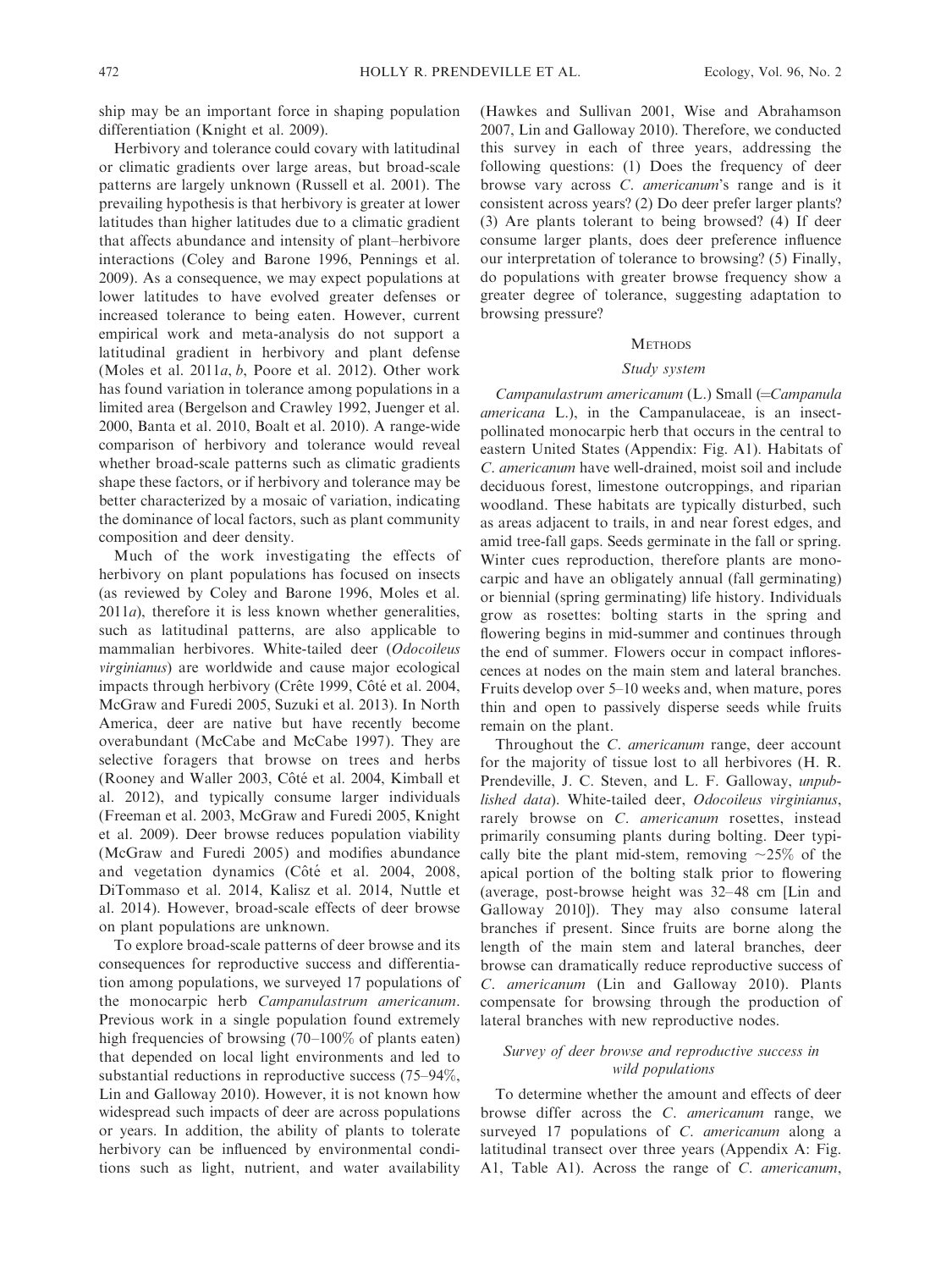latitude was negatively correlated with 50-year averages of mean annual temperature and total annual precipitation (Prendeville et al. 2013). Following methods in Prendeville et al. (2013), we examined the relationship between latitude and climate for the 17 populations in the three years of the study. For each year in this study, latitude was negatively correlated with mean annual temperature and total annual precipitation (temperature  $r \le -0.95$ ,  $P < 0.0001$ ; precipitation  $r \le -0.96$ ,  $P <$ 0.0001). So, on average, northern populations experience a cooler and drier environment than southern populations.

In 2011–2013, we surveyed the 17 populations in late August–September, when most fruits had been initiated and the majority of reproduction had occurred. In 2011, we established 8–29 representative census locations by haphazardly placing  $0.5 \times 0.5$  m quadrats in each C. americanum population. Quadrat number varied among populations (mean 20) because a few low-density populations required more quadrats to achieve an adequate sample size of flowering plants. One site (VA) was excluded in 2011 because it only had three reproductive plants. In 2012 and 2013, additional quadrats were added to replace those with no reproductive plants. For every plant within a quadrat, we recorded the presence or absence of deer browse (indicated by uneven removal of stem tissue as deer have bottom incisors and lack top incisors), measured stem diameter at the base of the plant, and counted the number of fruits and open flowers. Reproductive success was estimated by the total of fruits and flowers. Although not all flowers become fruit, most do, and because herbivory delays reproduction (Lin and Galloway 2010), including flowers in the reproductive estimate reduces bias against eaten plants. On average, only 5% of the reproductive structures we counted were flowers, indicating that the majority of reproduction had occurred and any bias was minimal. There were fewer seeds per fruit on average in eaten (25.8 seeds) than uneaten plants (30.85 seeds,  $F_{1,247} = 4.03$ ,  $P = 0.046$ ); therefore, fruit counts underestimate reproductive success differences due to herbivory. Stem diameter is an index of plant size that does not change after deer browse (J. C. Steven, unpublished data). In each population, the number of plants surveyed ranged from 10 to 134 each year, with an overall average of 53 plants.

## Statistical analysis

We examined the effects of population, year, and plant stem diameter on the frequency of browse. A general linear model with population and year as fixed effects, plant stem diameter as a covariate, and a binomial error distribution was used to evaluate the presence or absence of deer browse on each flowering plant (PROC GLIMMIX, SAS 9.3 [SAS Institute 2011). The population, year, and stem diameter three-way interaction was not significant and was removed from the model.

TABLE 1. Analysis of variance examining the effects of stem diameter, a measure of plant size, on the presence or absence of deer browse in 17 Campanulastrum americanum populations in three years.

| Factor                            | df            | F     |          |
|-----------------------------------|---------------|-------|----------|
| Population                        | 16            | 6.22  | < 0.0001 |
| Stem diameter                     |               | 90.81 | < 0.0001 |
| Population $\times$ Stem diameter | 16            | 3.89  | < 0.0001 |
| Year                              | $\mathcal{L}$ | 0.00  | 0.9988   |
| Population $\times$ Year          | 30            | 3.80  | < 0.0001 |
| Stem diameter $\times$ Year       | っ             | 1.58  | 0.2068   |
| Error                             | 2143          |       |          |

Surveyed populations occur along a latitudinal gradient (Fig. A1). To determine if there was a relationship between browse and latitude, we used a generalized linear model with a beta error distribution to examine the fixed effect of year with latitude as a covariate and the interaction of these factors on population mean browse (PROC GLIMMIX). Since the four southernmost populations experienced high herbivory, we used the same model to investigate the effect of latitude on browse without these populations.

We determined the effects of deer herbivory on plant reproductive success. We examined the effects of browse, population, year, and the interaction of these factors on the reproductive success of individual plants using a generalized linear model with a negative binomial error distribution since the variance exceeded the mean. Plant stem diameter was included as a covariate in order to evaluate whether browsing reduced reproductive success after accounting for plant size. There was a significant interaction between population, year, and browse, so we analyzed the effects of population and browse separately for each year. In addition, we conducted the same analysis without stem diameter as a covariate to understand the relationship between reproductive success and deer browse under conditions in which deer preference for plant size affected reproductive success. We estimated least-square means of reproductive success for each population and year for browsed and uneaten plants from this analysis. Tolerance was indicated if the difference in reproductive success between eaten and uneaten plants was at or above zero. We examined the relationship between the population proportion of deer browse and tolerance by calculating the correlation between the proportion browsed and the difference in mean reproductive success of eaten and uneaten plants.

Least-square means  $\pm$  SE are presented unless otherwise noted.

#### **RESULTS**

The proportion of *C. americanum* eaten by deer varied among the 17 populations and deer consumed larger plants (Table 1). Across populations and years, the proportion of plants eaten ranged from 0 to 0.96 with almost half of the plants in a population being browsed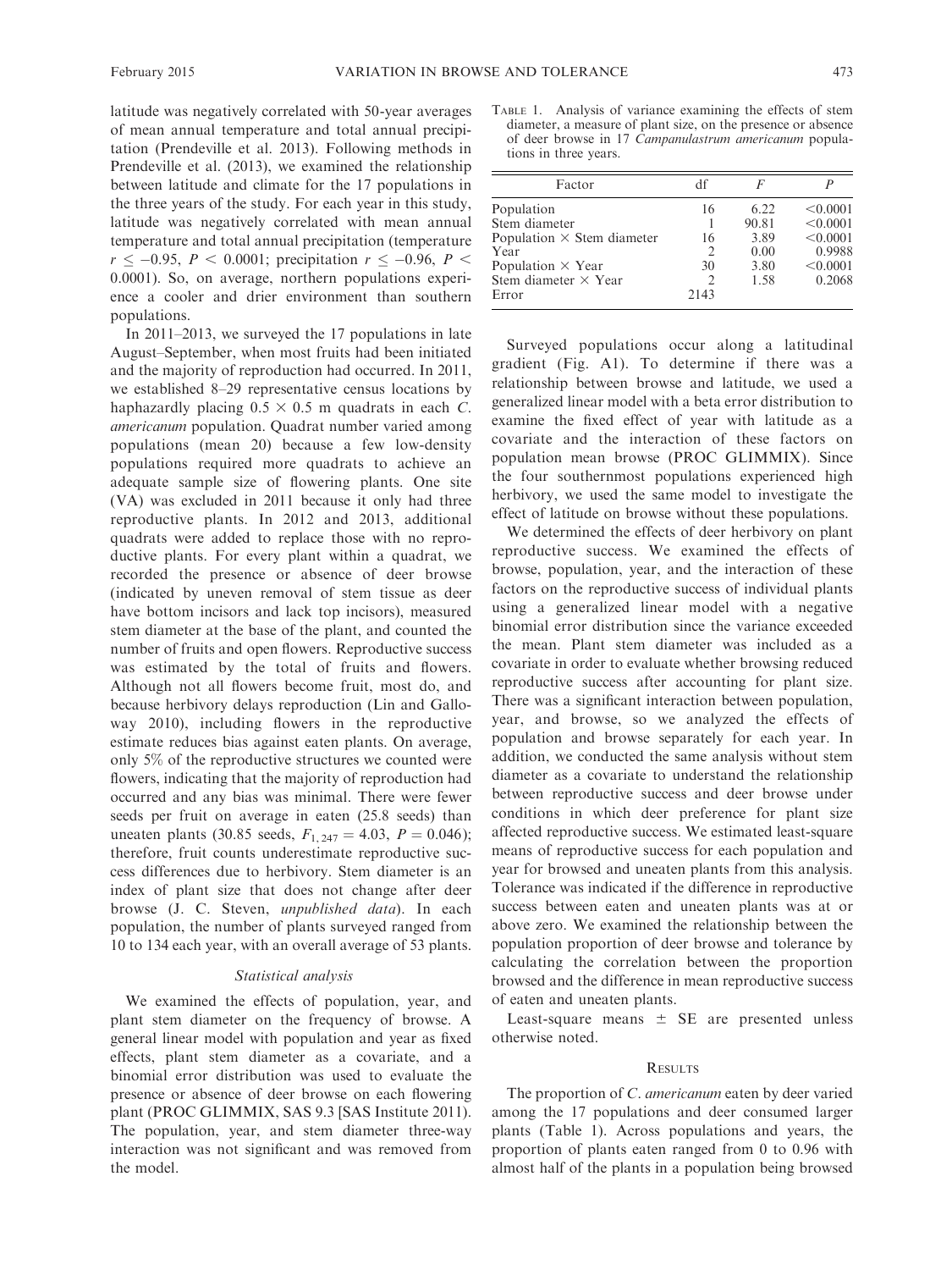

FIG. 1. Proportion of deer browse surveyed in each population of *Campanulastrum americanum* in 2011 (black bars), 2012 (gray bars), and 2013 (white bars). Populations not surveyed in certain years are indicated with an x. Populations are organized by latitude and identifications are the U.S. State abbreviation and site number within a state.

on average (0.46  $\pm$  0.01; Fig. 1). The frequency of browse within populations differed among years, although browse levels across years were similar on average (Table 1; Fig. 1). Plants browsed by deer were larger (stem diameter  $3.95 \pm 0.7$  mm) in comparison to uneaten plants  $(3.32 \pm 0.06 \text{ mm})$ ; Table 1; Fig. 2a–c). The effect of plant size on the probability of being eaten was consistent among years, but varied among plant populations (Table 1; Fig. 2a–c).

Browse levels were greater in southern populations than northern populations and this pattern was consistent among years (Table 2a). The four southernmost populations, which span just more than  $1^\circ$  latitude, experienced a high proportion of deer browse (average across years: 0.64–0.83; Fig. 1). When these populations were removed from the analysis, there was no effect of latitude, year, or the interaction between these factors on the proportion of browse among the remaining 13 populations that span almost  $9^{\circ}$  latitude (average across years and populations: 0.32; Table 2b).

After removing variation due to plant size, the reproductive success of browsed plants was less (25.39  $\pm$  2.35) than unbrowsed plants (28.84  $\pm$  2.04; Table 3). The magnitude of the difference varied among years and populations. However, in two out of three years, reduction in reproductive success due to browsing was similar among populations, when controlling for plant size (though in 2011 the interaction between population and browse was near significance, Table 3; Fig. 2d–f ).

Since deer consume larger plants and reproductive success is positively correlated with plant size (uneaten plants  $r = 0.64$ ,  $P < 0.0001$ ), we examined the effects of browse on reproductive success without controlling for plant size. Here, reproductive success was similar for eaten and uneaten plants in 2011 and 2012, but in 2013, reproductive success of uneaten plants was greater than that of eaten plants (Table 3). Over three years of observation, there were only a few populations where the reproductive success of eaten plants was on average greater than that of uneaten plants (Fig. 3).

The degree of tolerance was not associated with the frequency of browse. The proportion of herbivory experienced by a population did not affect the difference in reproductive success between uneaten and eaten plants ( $r = -0.145$ ,  $P = 0.393$ ; Fig. 3).

### **DISCUSSION**

Throughout the range of C. americanum, we found variation among populations in the extent to which plants were browsed by deer. Some of this variation was explained by latitude with plants in southern populations more likely to be browsed than those in the north. However, the pattern was gone without the four southernmost populations, suggesting a regional effect rather than clinal variation. Such local- or regional-scale patterns of deer herbivory may be due to variation in deer abundance and behavior, relative plant apparency, or plant palatability (cf. Miller et al. 2007, Bee et al. 2009, Kimball et al. 2012, Masé and Côté 2013). Thus, our work in conjunction with other recent work (Moles et al. 2011a, Poore et al. 2012), does not support the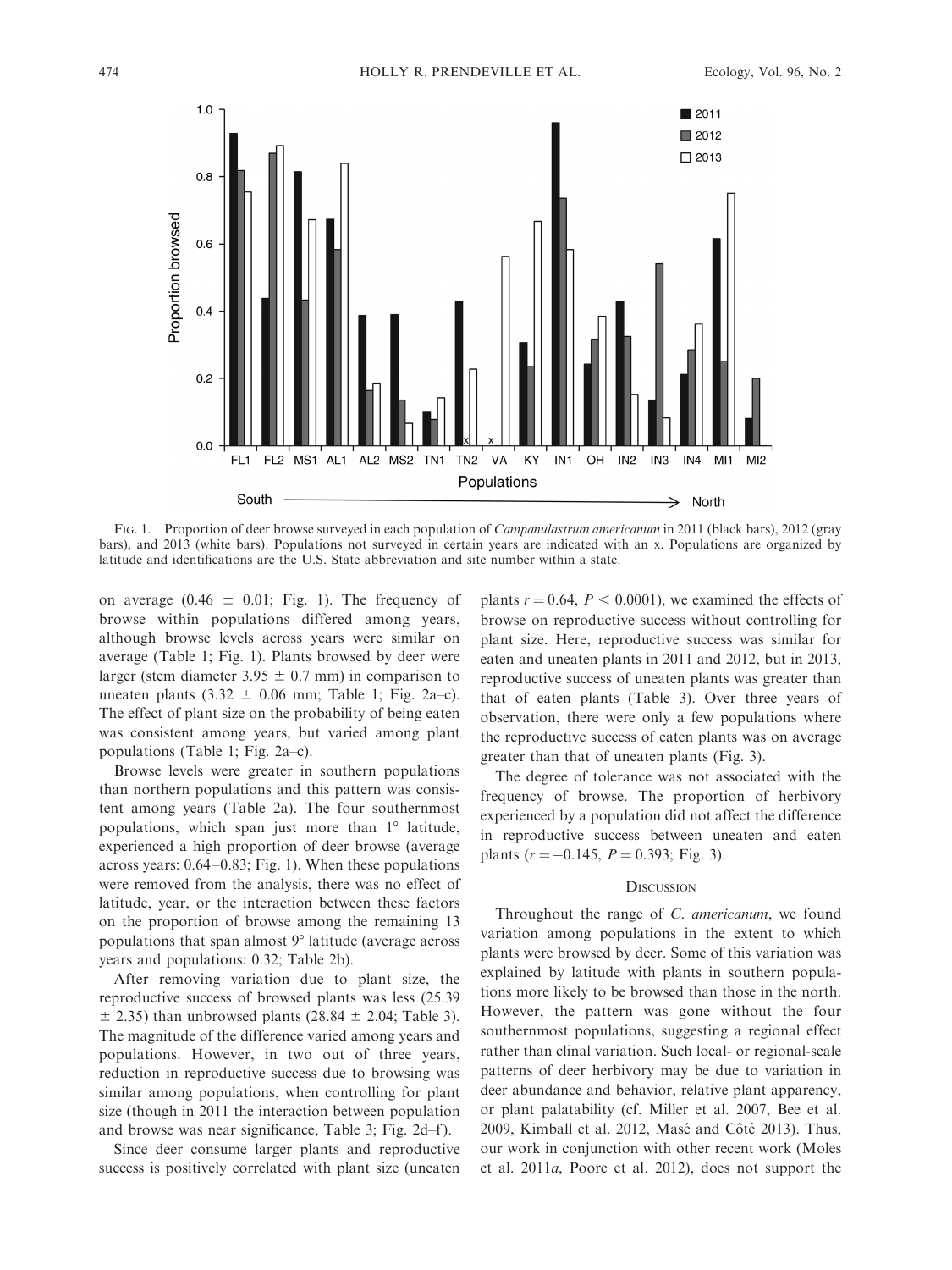

FIG. 2. (a–c) Stem diameter (mean  $\pm$  SE) and (d–f) reproductive success (least-square mean  $\pm$  SE) with plant stem diameter as a covariate, of plants not eaten by deer (white bars) or eaten by deer (black bars) in each Campanulastrum americanum population for 2011, 2012, and 2013. Reproductive success was estimated by the total of fruits and flowers per plant. Least-square means and SE are back transformed. Among years, some populations were excluded due to limited sample size. Populations are organized by latitude and identifications are the U.S. State abbreviation and site number within a state.

hypothesis that there is a broad-scale relationship between latitude and herbivory.

Plants were tolerant to deer browse, but estimates of tolerance from natural populations were affected by deer selectively consuming larger plants. In wild populations, tolerance is typically measured by comparing the reproductive success of eaten plants to uneaten plants (Strauss and Agrawal 1999). If reproductive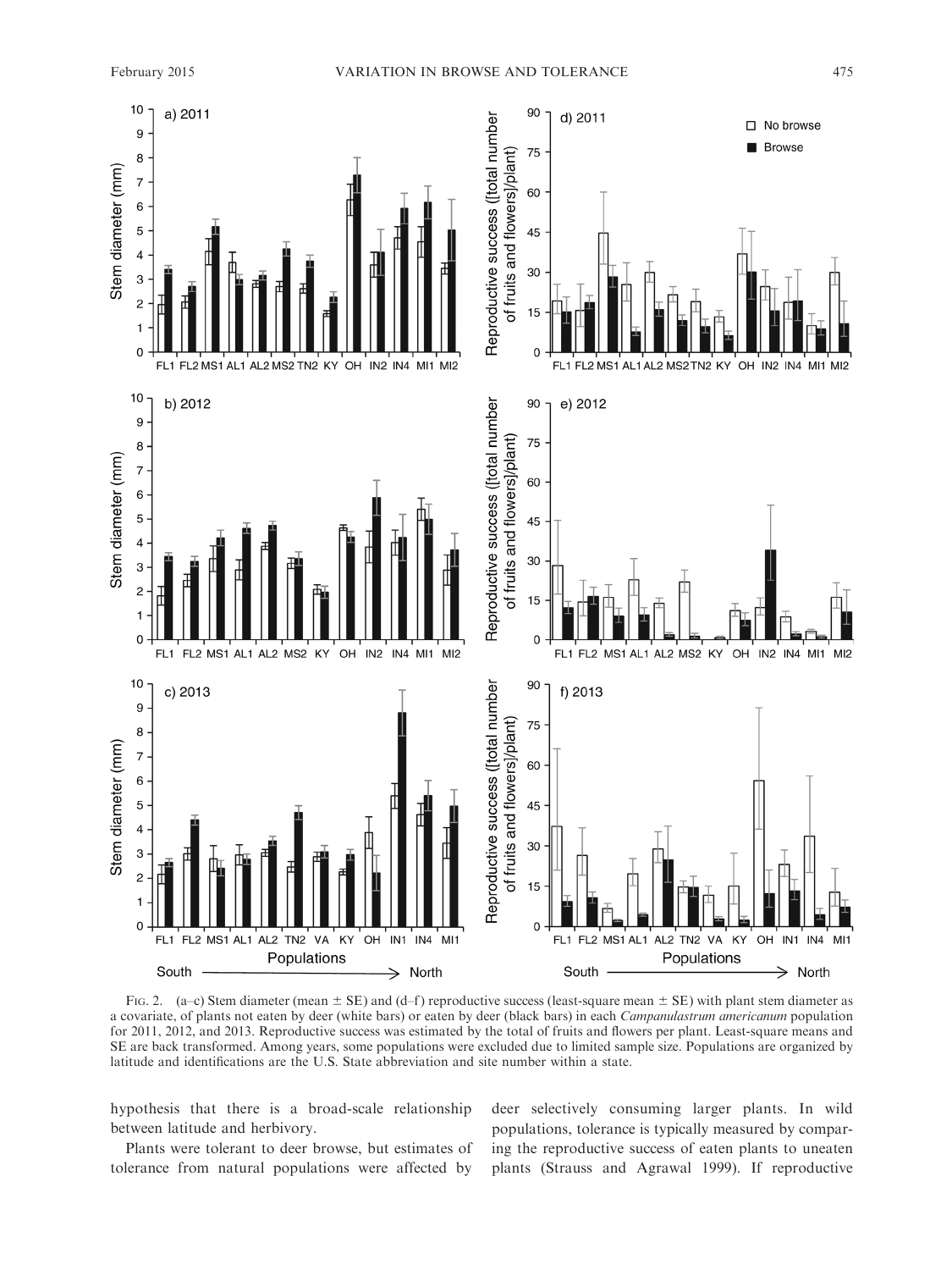TABLE 2. Analysis of covariance of Campanulastrum americanum population mean proportion of deer browse in three years for latitude of (a) all 17 populations and (b) 13 populations, excluding the most southern populations.

| Factor                                                                   | df           | F                    | P                          |
|--------------------------------------------------------------------------|--------------|----------------------|----------------------------|
| a) 17 populations                                                        |              |                      |                            |
| Latitude<br>Year<br>Latitude $\times$ Year<br>Error                      | 2<br>2<br>41 | 7.76<br>0.14<br>0.11 | 0.0081<br>0.8729<br>0.9004 |
| b) 13 populations<br>Latitude<br>Year<br>Latitude $\times$ Year<br>Error | 2<br>2<br>29 | 1.39<br>1.28<br>1.24 | 0.2482<br>0.2930<br>0.3044 |

success of eaten plants is equivalent to or greater than uneaten plants, then plants are tolerant to herbivory. However, in wild populations under natural levels of herbivory, this definition of tolerance is difficult to interpret. For example, if deer are selective in which plants they browse, reproductive success of the browsed group will be influenced both by the fact that they are browsed and by plant attributes on which the browsing preference was based. As a consequence, estimates of tolerance to herbivory from nature are biased (Stowe et al. 2000). In many populations and years, C. america-



FIG. 3. The proportion of deer browse by tolerance, which was measured as the difference in least-square mean reproductive success of uneaten and eaten plants for each Campanulastrum americanum population in 2011 (black diamonds), 2012 (gray squares), and 2013 (white triangles). Mean reproductive success is not adjusted for plant size. Values above zero indicate that eaten plants had greater reproductive success than uneaten plants, while values below zero indicate that the uneaten plants had greater reproductive success than eaten plants. Among years, some populations were excluded due to limited sample size.

| TABLE 3. Analysis of variance of reproductive success (the number of fruits and flowers on a plant) from populations of         |  |  |  |  |  |  |  |
|---------------------------------------------------------------------------------------------------------------------------------|--|--|--|--|--|--|--|
| Campanulastrum americanum with stem diameter as a covariate and with no covariate (a) across all three years, and for (b) 2011, |  |  |  |  |  |  |  |
| (c) 2012, and (d) 2013. Among years, some populations were excluded due to limited sample size.                                 |  |  |  |  |  |  |  |

|                                          |                | With covariate   |                  | No covariate   |                  |                  |  |
|------------------------------------------|----------------|------------------|------------------|----------------|------------------|------------------|--|
| Factor                                   | df             | $\boldsymbol{F}$ | $\boldsymbol{P}$ | df             | $\boldsymbol{F}$ | $\boldsymbol{P}$ |  |
| a) All three years                       |                |                  |                  |                |                  |                  |  |
| <b>Browse</b>                            | 1              | 76.32            | < 0.0001         | 1              | 6.29             | 0.0122           |  |
| Population                               | 14             | 11.45            | < 0.0001         | 14             | 21.72            | < 0.0001         |  |
| Browse $\times$ Population               | 14             | 2.94             | 0.0002           | 14             | 3.41             | < 0.0001         |  |
| Year                                     | $\overline{2}$ | 50.29            | < 0.0001         | 2              | 39.72            | < 0.0001         |  |
| Browse $\times$ Year                     | $\overline{2}$ | 5.40             | 0.0046           | $\overline{2}$ | 7.66             | 0.0005           |  |
| Population $\times$ Year                 | 20             | 9.30             | < 0.0001         | 20             | 11.64            | < 0.0001         |  |
| Browse $\times$ Year $\times$ Population | 20             | 3.21             | < 0.0001         | 20             | 3.00             | < 0.0001         |  |
| Stem diameter                            | 1              | 745.23           | < 0.0001         |                |                  |                  |  |
| Error                                    | 1834           |                  |                  | 1867           |                  |                  |  |
| b) $2011$                                |                |                  |                  |                |                  |                  |  |
| <b>Browse</b>                            | 1              | 25.45            | < 0.0001         | 1              | 0.66             | 0.4170           |  |
| Population                               | 12             | 10.68            | < 0.0001         | 12             | 33.83            | < 0.0001         |  |
| Browse $\times$ Population               | 12             | 1.68             | 0.0659           | 12             | 3.02             | 0.0004           |  |
| Stem diameter                            | 1              | 572.21           | < 0.0001         |                |                  |                  |  |
| Error                                    | 770            |                  |                  | 772            |                  |                  |  |
| c) $2012$                                |                |                  |                  |                |                  |                  |  |
| <b>Browse</b>                            |                | 9.85             | 0.0018           | 1              | 0.20             | 0.6531           |  |
| Population                               | 11             | 11.57            | < 0.0001         | 11             | 15.05            | < 0.0001         |  |
| Browse $\times$ Population               | 11             | 3.94             | < 0.0001         | 11             | 2.32             | 0.0086           |  |
| Stem diameter                            |                | 133.75           | < 0.0001         |                |                  |                  |  |
| Error                                    | 514            |                  |                  | 543            |                  |                  |  |
| $d)$ 2013                                |                |                  |                  |                |                  |                  |  |
| <b>Browse</b>                            | 1              | 33.27            | < 0.0001         | 1              | 10.54            | 0.0012           |  |
| Population                               | 11             | 5.47             | < 0.0001         | 11             | 7.33             | < 0.0001         |  |
| Browse $\times$ Population               | 11             | 1.22             | 0.2703           | 11             | 2.44             | 0.0056           |  |
| Stem diameter                            |                | 150.99           | < 0.0001         |                |                  |                  |  |
| Error                                    | 548            |                  |                  | 552            |                  |                  |  |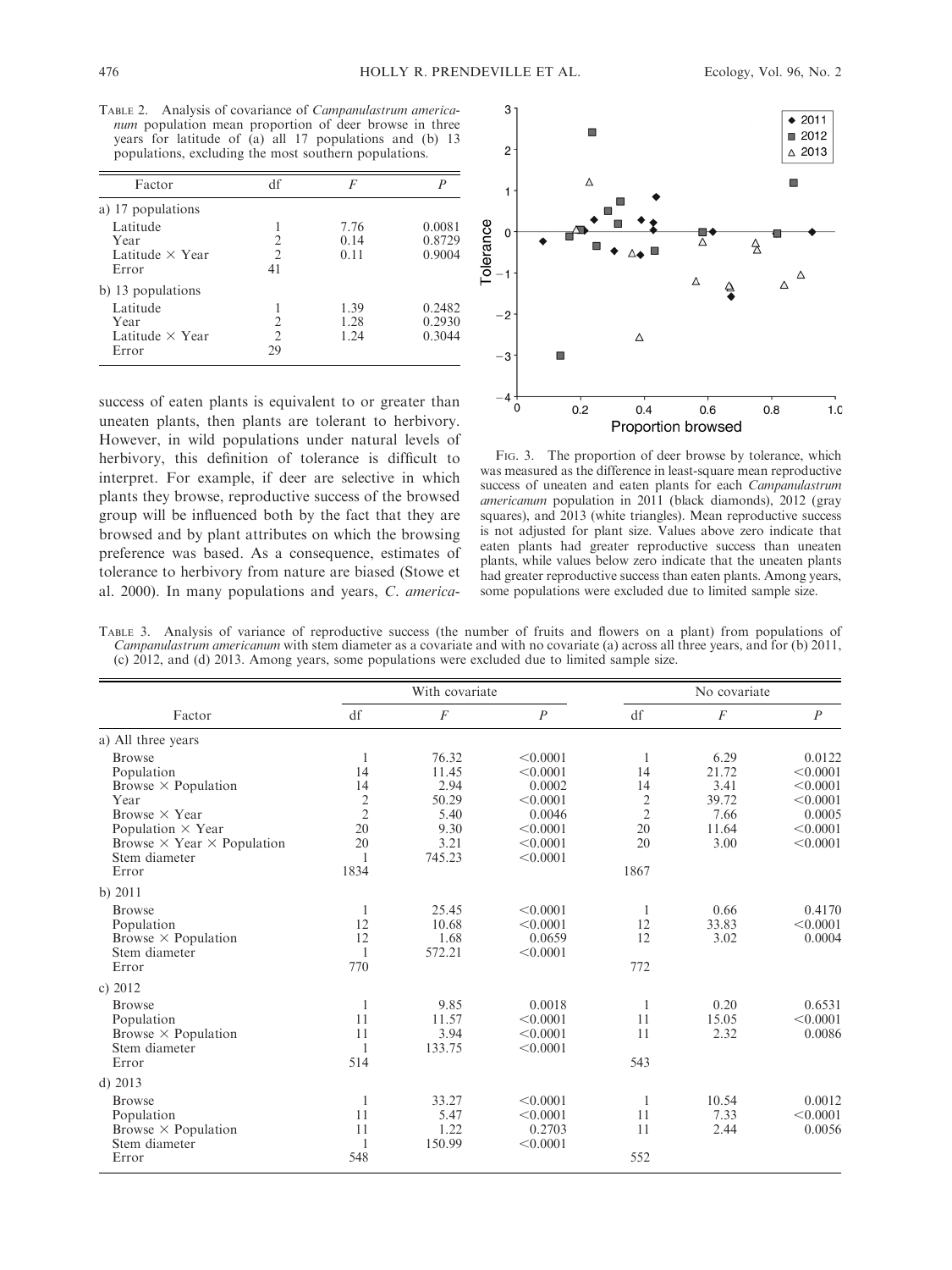num seem to tolerate deer browse. However, as found in other species (Freeman et al. 2003, McGraw and Furedi 2005, Knight et al. 2009), C. americanum consumed by deer were larger and larger plants had greater reproductive success. Thus, browsed plants had similar reproductive success to those not eaten due to size differences, and populations appear more tolerant to deer browse when plant size is not controlled. When reproductive success was adjusted for plant size, it was typically lower in eaten plants than uneaten plants, although the magnitude of that reduction, and hence the evidence for tolerance, varied among populations and years.

Deer browse is intense in some populations of C. americanum, and these populations are expected to be under selective pressure to avoid or compensate for this herbivory. In C. americanum, previous work found sufficient genetic variation in reproductive phenology to allow for substantial evolutionary change after just a few generations of artificial selection (Burgess et al. 2007, Galloway et al. 2009). This variation, together with intense selection by deer, may result in plants that avoid being browsed by delaying bolting until the surrounding community reduces apparency or deer preferences change. In support of this idea, there was a positive relationship between the proportion of deer browse in 2012 and the day of first flower in greenhouse-grown plants from the same populations ( $N = 9$ ,  $r = 0.84$ ,  $P =$ 0.018; first flower data from Prendeville et al. [2013]) though this relationship does not exist when comparing levels of deer browse in other years. Alternatively, plants may accelerate bolting to have additional time for regrowth and mitigate the negative effects of browse on reproductive success. Such selective pressures imposed by deer browse may explain variation in reproductive phenology observed among populations of C. americanum, particularly the day of first flower; unlike many other taxa, the day of first flower in C. americanum is not correlated with latitude (Prendeville et al. 2013).

Deer browse can be intense and reduce reproductive success in C. *americanum*, yet many populations are not tolerant to high levels of browsing. In particular, the level of deer browse varied among populations, but populations that experienced greater browsing frequency did not have greater tolerance. Variability over both short and long time scales may contribute to this lack of a relationship. There were substantial year-to-year differences in deer browse, which could lead to variable selection for tolerance and consequently a weak correspondence between browsing and tolerance (also see Strauss and Agrawal 1999). In addition, overabundance of deer is relatively recent, and tolerance levels may not match the current selective environment. However, only controlled experiments, not field observations as presented here, will clarify the role of other factors on selection for tolerance and reproductive success. Regardless, the lack of a strong latitudinal gradient in patterns of browse intensity and tolerance suggests that relevant environmental factors are likely to be local rather than large-scale climate patterns.

### **ACKNOWLEDGMENTS**

Funding for this work by NSF DEB-1020717 and an ROA supplement; J. C. Steven was supported by a faculty fellowship from Sweet Briar College. We are thankful for assistance in locating and providing access to wild populations by A. Stiles, W. Bailey, Florida Caverns and Torreya State Parks of Florida, M. Alford, S. Threlkeld, C. Potts, Land Trust of North Alabama, R. McCoy, Tennessee State Parks, B. R. Keener, J. Bender, Kentucky State Nature Preserves Commission, B. James, Floracliffs State Nature Preserve, M. Crews, Lincoln State Park of Indiana, M. Becus, Ault Park, C. Bladow, The Nature Conservancy, S. Ross, B. Yankowiak, Little River Wetlands Project, Fernwood Botanical Garden and Nature Preserve, T. Basset, M. Richards, and Fort Custer Training Center. We are grateful for field assistance from Carolyn Beans, Anna Greenlee, Karen Barnard-Kubow, and Rowan Sprague.

#### LITERATURE CITED

- Augustine, D. J., and L. E. Frelich. 1998. Effects of white-tailed deer on populations of an understory forb in fragmented deciduous forests. Conservation Biology 12:995–1004.
- Banta, J. A., M. H. H. Stevens, and M. Pigliucci. 2010. A comprehensive test of the ''limiting resources'' framework applied to plant tolerance to apical meristem damage. Oikos 119:359–369.
- Bee, J. N., A. J. Tanentzap, W. G. Lee, R. B. Lavers, A. F. Mark, J. A. Mills, and D. A. Coomes. 2009. The benefits of being in a bad neighbourhood: plant community composition influences red deer foraging decisions. Oikos 118:18–24.
- Bergelson, J., and M. J. Crawley. 1992. Herbivory and Ipomopsis aggregata: the disadvantage of being eaten. American Naturalist 139:870–882.
- Boalt, E., L. Arvanitis, K. Lehtilä, and J. Ehrlén. 2010. The association among herbivory tolerance, ploidy level, and herbivory pressure in Cardamine pratensis. Evolutionary Ecology 24:1101–1113.
- Brown, V. K., J. H. Lawton, and P. J. Grubb. 1991. Herbivory and the evolution of leaf size and shape. Philosophical Transactions of the Royal Society B 333:265–272.
- Burgess, K. S., J. R. Etterson, and L. F. Galloway. 2007. Artificial selection shifts flowering phenology and other correlated traits in an autotetraploid herb. Heredity 99: 641–648.
- Coley, P. D., and J. A. Barone. 1996. Herbivory and plant defenses in tropical forests. Annual Review of Ecology and Systematics 27:305–335.
- Côté, S. D., C. Dussault, J. Huot, F. O. Potvin, J.-P. Tremblay, and V. Viera. 2008. High herbivore density and boreal forest ecology: white-tailed deer on Anticosti Island. Pages 154–161 in A. J. Gaston, T. E. Golumbia, J.-L. Martin, and S. T. Sharpe, editors. Lessons from the islands: introduced species and what they tell us about how ecosystems work. Canadian Wildlife Service, Environment Canada, Queen Charlotte City, Queen Charlotte Islands, British Columbia.
- Côté, S. D., T. P. Rooney, J.-P. Tremblay, C. Dussault, and D. M. Waller. 2004. Ecological impacts of deer overabundance. Annual Review of Ecology, Evolution, and Systematics 35:113–147.
- Crawley, M. J. 1989. Insect herbivores and plant population dynamics. Annual Review of Entomology 34:531–564.
- Crête, M. 1999. The distribution of deer biomass in North America supports the hypothesis of exploitation ecosystems. Ecology Letters 2:223–227.
- DiTommaso, A., S. H. Morris, J. D. Parker, C. L. Cone, and A. A. Agrawal. 2014. Deer browsing delays succession by